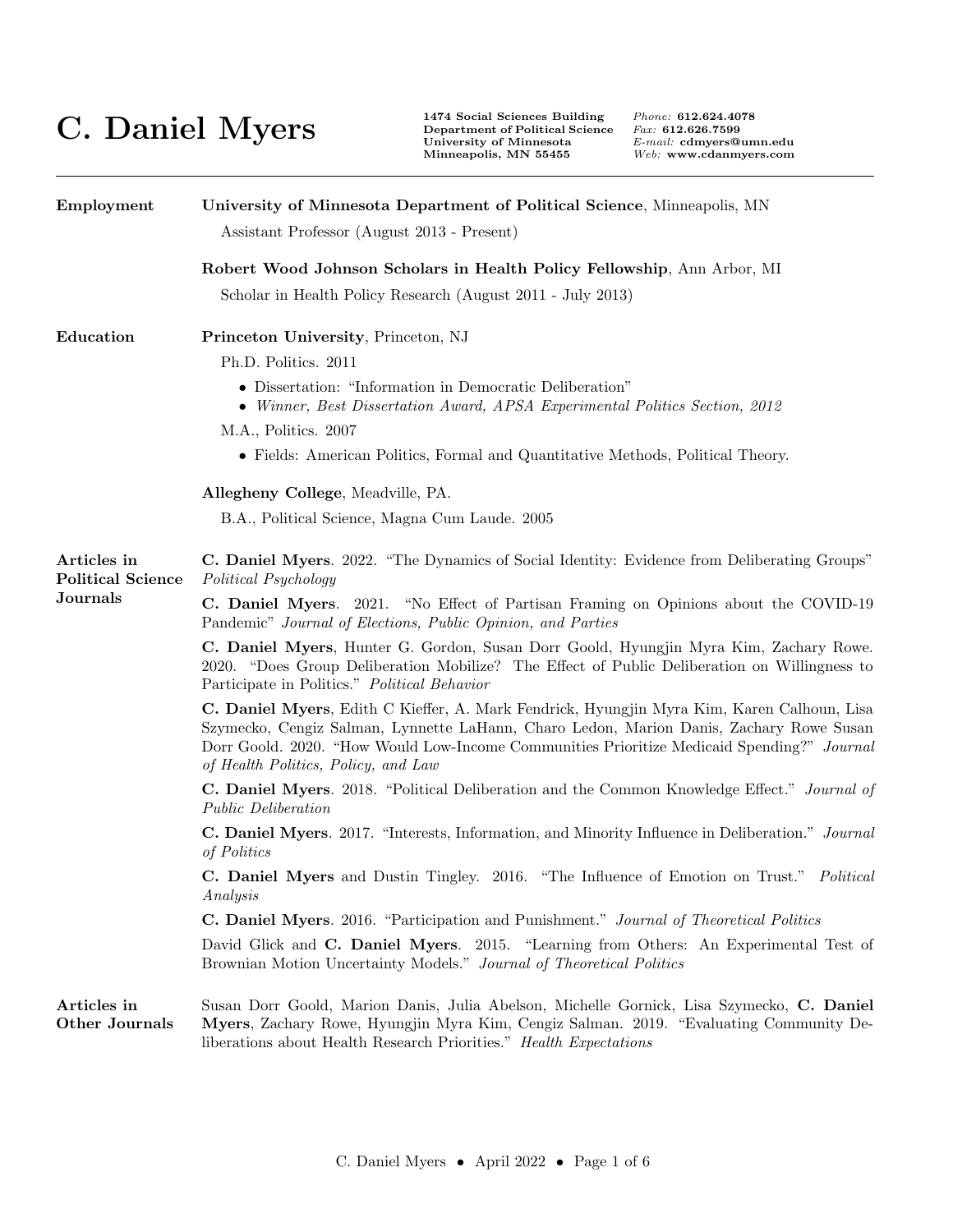|                                      | Susan Dorr Goold, C. Daniel Myers, Marion Danis, Julia Abelson, Steve Barnett, Karen Cal-<br>houn, Eric G. Campbell, Lynette Lahahnn, Adnan Hammad, René Pérez Rosenbaum, Hyungjin<br>Myra Kim, Cengiz Salman, Lisa Szymecko, Zachary E. Rowe. 2018. "Members of Minority and<br>Underserved Communities Set Priorities for Health Research." Milbank Quarterly |  |  |
|--------------------------------------|-----------------------------------------------------------------------------------------------------------------------------------------------------------------------------------------------------------------------------------------------------------------------------------------------------------------------------------------------------------------|--|--|
|                                      | Susan Dorr Goold, C. Daniel Myers, Lisa Szymecko, Carla Collins, Sal Martinez, Charo Ledón,<br>Terrance R. Campbell, Marion Danis, Stephanie Cargill, Hyungjin Myra Kim, Zachary Rowe. 2017.<br>"Priorities for Patient Centered Outcomes Research: The Views of Minority and Underserved Com-<br>munities." Health Service Research                            |  |  |
| Chapters in<br><b>Edited Volumes</b> | C. Daniel Myers, Tara Ritter, and Andrew Rockaway. 2017. "Community Deliberation to Build<br>Local Capacity for Climate Change Adaptation: The Rural Climate Dialogues Program." Climate<br>Change Adaptation in North America. Walter Leal and Jesse Keenan, eds. Springer                                                                                     |  |  |
|                                      | <b>C. Daniel Myers</b> and Tali Mendelberg. 2013. "Political Deliberation." Oxford Handbook of<br>Political Psychology. Leonie Huddy, David Sears and Jack Levy, eds. Oxford University Press                                                                                                                                                                   |  |  |
| Other<br>Publications                | C. Daniel Myers. 2013. "A Survey of Experimental Methods Courses in Political Science Depart-<br>ments." The Experimental Methodologist                                                                                                                                                                                                                         |  |  |
| <b>Working Papers</b>                | C. Daniel Myers, Kirill Zhirkov, and Kristin Lunz Trujillo. "Evaluating the Use of Conjoint<br>Experiments to Measure Stereotype Content: The Case of Welfare Recipients." — Revise and Re-<br>submit                                                                                                                                                           |  |  |
|                                      | C. Daniel Myers. "Issues, Groups, or Idiots: Comparing Theories of Party Stereotypes." —<br><b>Under Review</b>                                                                                                                                                                                                                                                 |  |  |
|                                      | C. Daniel Myers, Ethan Busby, and Adam Howat. "Changing Partisan Stereotypes in the Trump<br>Era" — Under Review                                                                                                                                                                                                                                                |  |  |
|                                      | Kirill Zhirkov, Kristin Lunz Trujillo, and C. Daniel Myers. "Explicit vs. Implicit Signalling of<br>Race in Conjoint Experiments" — Under Review                                                                                                                                                                                                                |  |  |
|                                      | C. Daniel Myers. "Politics or Public Health? Politicized Framing of the COVID-19 Pandemic in<br>National and Local Newspapers." — Under Review                                                                                                                                                                                                                  |  |  |
|                                      | C. Daniel Myers. "The Effect of Counter-Stereotypical Partisan Exemplars on Partisan Stereo-<br>types and Affective Polarization."                                                                                                                                                                                                                              |  |  |
|                                      | C. Daniel Myers. "Storytelling and Intergroup Relations." Bryan C. Runck, C. Daniel My-<br>ers, Shaul R. Shenhav, Nicholas R. Jordan "Getting on the Same Page: Evaluating the Impacts of<br>Cross-Sector Visioning about the Future of Midwest Agriculture"                                                                                                    |  |  |
| <b>External Grants</b>               | $2018 - 2020$<br>Principal Investigator, Institute for Agriculture and Trade Policy, Total Costs: \$9,202<br>Project: "Evaluating the Quality of Deliberation in the Rural Energy Dialogues"                                                                                                                                                                    |  |  |
|                                      | Co-Investigator, Agency for Healthcare Research & Quality, Total Costs: \$8,275<br>2014-2017<br>Project: "Engaging Michigan Communities in Deliberations about Medicaid Priorities."                                                                                                                                                                            |  |  |
|                                      | Co-Investigator, National Institutes of Health, Total Costs: \$37,048<br>2015-2017<br>Project: "Deliberative Engagement of Communities in Decisions about Research Spending."                                                                                                                                                                                   |  |  |
|                                      | Co-Investigator, Patient Centered Outcome Research Institute, Total Costs: \$35,584<br>2012-2014<br>Project: "Public Deliberations About Patient Centered Outcomes Research Priorities."                                                                                                                                                                        |  |  |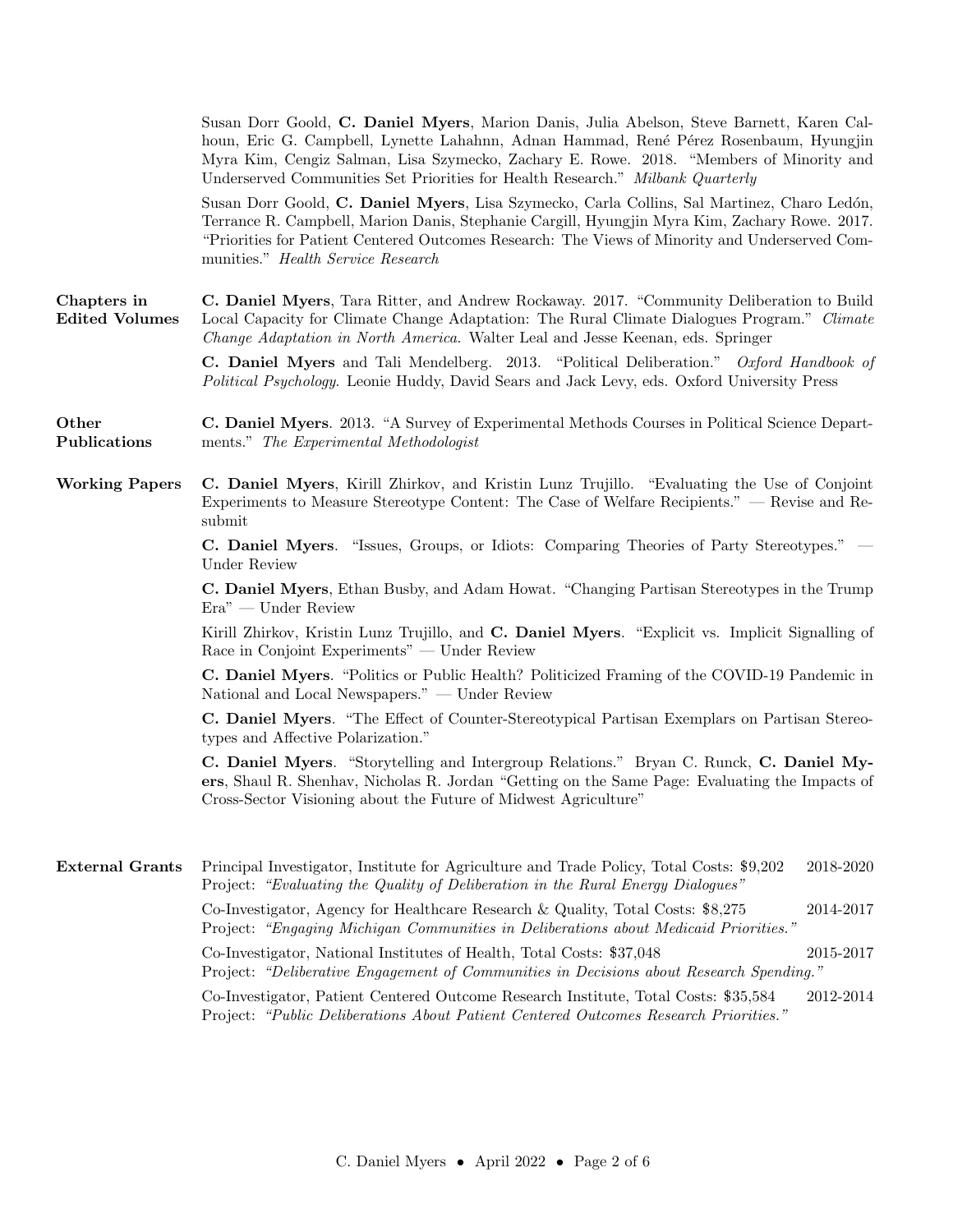| <b>Internal Grants</b>          | Institute for Advanced Study Residential Fellowship, 2022                                                                                                                                                                                         |               |
|---------------------------------|---------------------------------------------------------------------------------------------------------------------------------------------------------------------------------------------------------------------------------------------------|---------------|
|                                 | Institute on the Environment Mini-Grant, \$2,900                                                                                                                                                                                                  | 2020          |
|                                 | Seed Grant for Social Sciences Research, \$8,8000                                                                                                                                                                                                 | 2019          |
|                                 | Grant in Aid of Research, Artistry, and Scholarship, \$35,050                                                                                                                                                                                     | 2018          |
|                                 | Joan Aldous Diversity and Engagement Grant, \$4,900                                                                                                                                                                                               | 2016          |
|                                 | Freshman Seminar Enhancement Grant, \$600                                                                                                                                                                                                         | 2016          |
|                                 | College of Liberal Arts, Single Semester Leave 2016                                                                                                                                                                                               |               |
|                                 | Institute on the Environment Mini-Grant, \$2,200                                                                                                                                                                                                  | 2015          |
|                                 | College of Liberal Arts Mini-Grant, \$1,000                                                                                                                                                                                                       | 2015          |
| <b>Invited</b><br>Presentations | C. Daniel Myers, Kirill Zhirkov, and Kristin Lunz Trujillo.<br>"Measuring Stereotypes Using a Conjoint Experiment: The Case of Welfare Recipients"<br>Research on Individuals, Politics, & Society Workshop, Vanderbilt University, Online        | June 2021     |
|                                 | C. Daniel Myers. "Partisan Exemplars and Affective Polarization"<br>UCSD American Politics Mini-Conference, San Diego, CA<br>Canceled due to COVID-19                                                                                             | May 2020      |
|                                 | C. Daniel Myers. "Social Identity in Deliberating Groups"<br>Deliberating about Deliberation Conference, Ann Arbor, MI                                                                                                                            | May 2018      |
|                                 | C. Daniel Myers. "Storytelling in US Political Campaigns"<br>SSRC Democratic Anxiety - Democratic Resilience Workshop, Mainz, Germany                                                                                                             | June 2017     |
|                                 | C. Daniel Myers, Tara Ritter, and Andrew Rockaway. "Community Deliberation to Build Local<br>Capacity for Climate Change Adaptation: The Rural Climate Dialogues Program."<br>North American Symposium on Climate Change Adaptation, New York, NY | August 2016   |
|                                 | C. Daniel Myers. "Interests, Strategic Communication, and Deliberative Democracy." June 2013<br>University of British Columbia Workshop on the Strategic Use of Language, Vancouver, BC                                                           |               |
|                                 | C. Daniel Myers. "Public Engagement and Opinion About Biobank Research."<br>Center for Bioethics & Social Science and Medicine, Ann Arbor, MI                                                                                                     | April 2013    |
|                                 | C. Daniel Myers. "Interests, Information and Minority Influence in Deliberation." October 2012<br>Center for Political Studies Workshop on Politics and Policy, Ann Arbor, MI                                                                     |               |
|                                 | C. Daniel Myers. "Civility and Deliberation."<br>Allegheny College Pathway to Civility Conference, Meadville, PA                                                                                                                                  | May 2012      |
|                                 | C. Daniel Myers. "Information in Political Deliberation."<br>New York Area Political Psychology Meeting, New York, NY                                                                                                                             | November 2011 |
|                                 | C. Daniel Myers. "Information in Political Deliberation."<br>Interdisciplinary Workshop on American Politics, Ann Arbor, MI                                                                                                                       | October 2011  |
|                                 | C. Daniel Myers. "Deliberation and Information."<br>National Science Foundation Conference: Experiments on Politics, Charlottesville, VA C. Daniel                                                                                                | May 2010      |
|                                 | Myers. "Information Sharing in Democratic Deliberation."<br>Penn Program on Democracy, Citizenship and Constitutionalism Graduate Workshop, Phila., PA                                                                                            | May 2009      |
|                                 | C. Daniel Myers. "Participation and Punishment."<br>NYU-CESS Experimental Political Science Conference, New York, NY                                                                                                                              | February 2009 |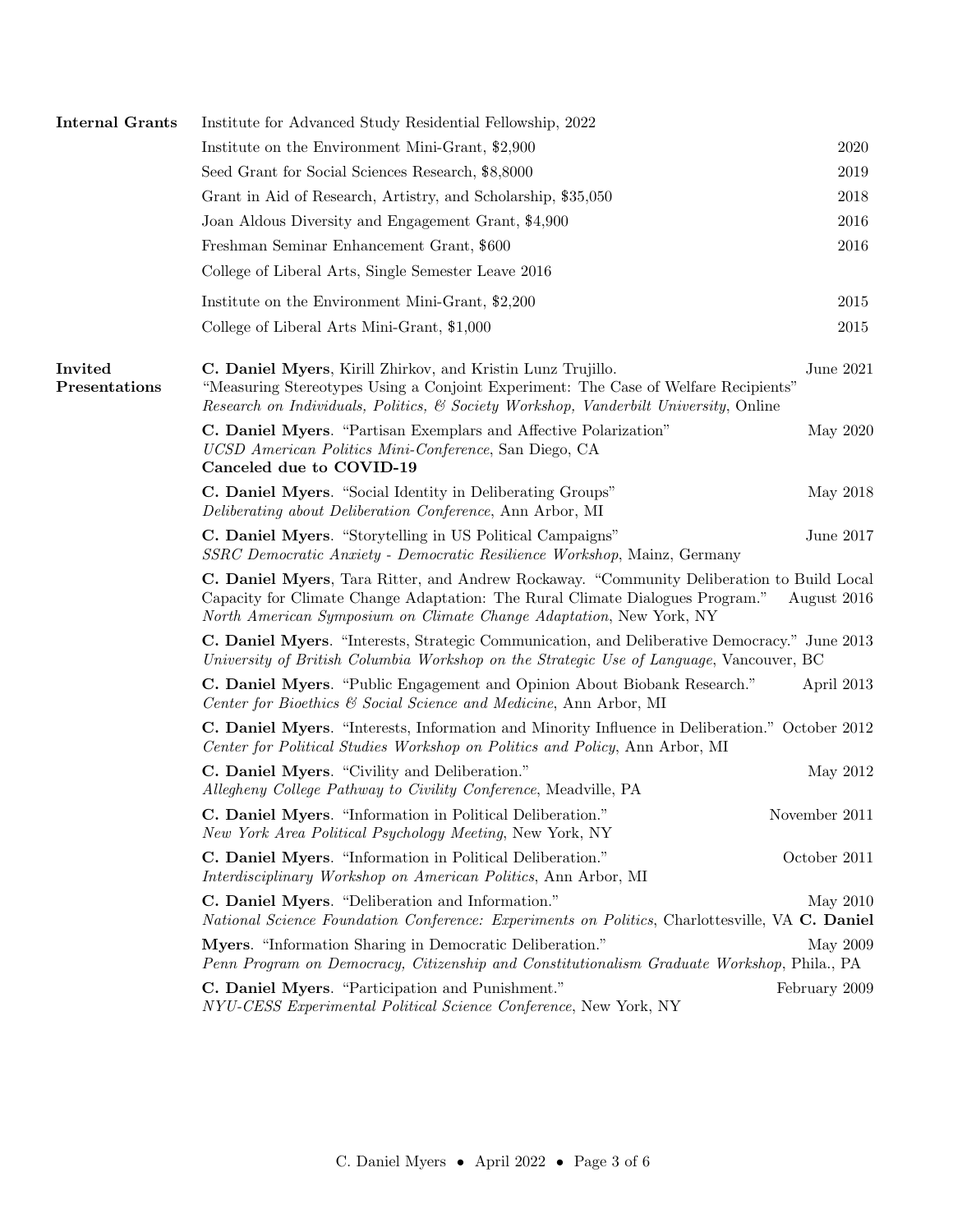| Other Recent<br>Presentations | C. Daniel Myers. "The Effect of Partisan Exemplars"<br>Midwest Political Science Association Annual Meeting, Virtual Meeting                                                                                     |              |  |
|-------------------------------|------------------------------------------------------------------------------------------------------------------------------------------------------------------------------------------------------------------|--------------|--|
| (Last Three<br>Years)         | C. Daniel Myers. "Politics or Public Health? Politicized Framing of the COVID-19 Pandemic in<br>National and Local Newspapers."<br>Southern Political Science Association Annual Meeting, Virtual Meeting        |              |  |
|                               | C. Daniel Myers. "The Effect of Partisan Exemplars"<br>American Political Science Association Annual Meeting, Virtual Conference                                                                                 | August 2020  |  |
|                               | C. Daniel Myers. "Issues vs. Groups: Measuring Partisan Stereotypes"<br>Midwest Political Science Association Annual Meeting, Chicago, IL<br>Canceled due to COVID-19                                            | April 2020   |  |
|                               | C. Daniel Myers. "The Effect of Partisan Exemplars"<br>Midwest Political Science Association Annual Meeting, Chicago, IL<br>Canceled due to COVID-19                                                             | April 2020   |  |
|                               | C. Daniel Myers. "Roundtable: State of the Field - Partisan Polarization"<br>Southern Political Science Association Annual Meeting, San Juan, PR                                                                 | January 2020 |  |
|                               | C. Daniel Myers, Kirill Zhirkov, and Kristin Lunz Trujillo.<br>"Evaluating the Use of Conjoint Experiments to Measure Stereotype Content"<br>Southern Political Science Association Annual Meeting, San Juan, PR |              |  |
|                               | C. Daniel Myers. "The Effect of Partisan Exemplars"<br>Southern Political Science Association Annual Meeting, San Juan, PR                                                                                       | January 2020 |  |
|                               | C. Daniel Myers. "Measuring Partisan Prototypes Using a Conjoint Experiment"<br>American Political Science Association Annual Meeting, Washington, DC                                                            | August 2019  |  |
|                               | C. Daniel Myers. "Storytelling and Intergroup Relations"<br>Midwest Political Science Association Annual Meeting, Chicago, IL                                                                                    | April 2019   |  |
| Honors &<br>Awards            | Best Dissertation Award, APSA Experimental Politics Section                                                                                                                                                      | 2012         |  |
|                               | Best Paper by a Graduate Student, Southern Political Science Association                                                                                                                                         | 2011         |  |
| Courses                       | University of Minnesota:<br>POL 1001: American Democracy in a Changing World                                                                                                                                     |              |  |
|                               | POL 1903: Freshman Seminar: Deliberation in the 2016 Election                                                                                                                                                    |              |  |
|                               | POL 3018H: Thesis Preparation and Political Science Inquiry                                                                                                                                                      |              |  |
|                               | POL 3766: The Political Psychology of Mass Behavior                                                                                                                                                              |              |  |
|                               | POL 3767: The Political Psychology of Elite Behavior                                                                                                                                                             |              |  |
|                               | POL 8160: Causal Inference and Experimental Methods [Graduate]                                                                                                                                                   |              |  |
|                               | POL 8360: Small Group Processes and Democratic Deliberation [Graduate]                                                                                                                                           |              |  |
|                               | POL 8307: Proseminar in Political Psychology [Graduate]                                                                                                                                                          |              |  |
|                               | Princeton University:                                                                                                                                                                                            |              |  |

Voting! (Freshman Writing Intensive Seminar)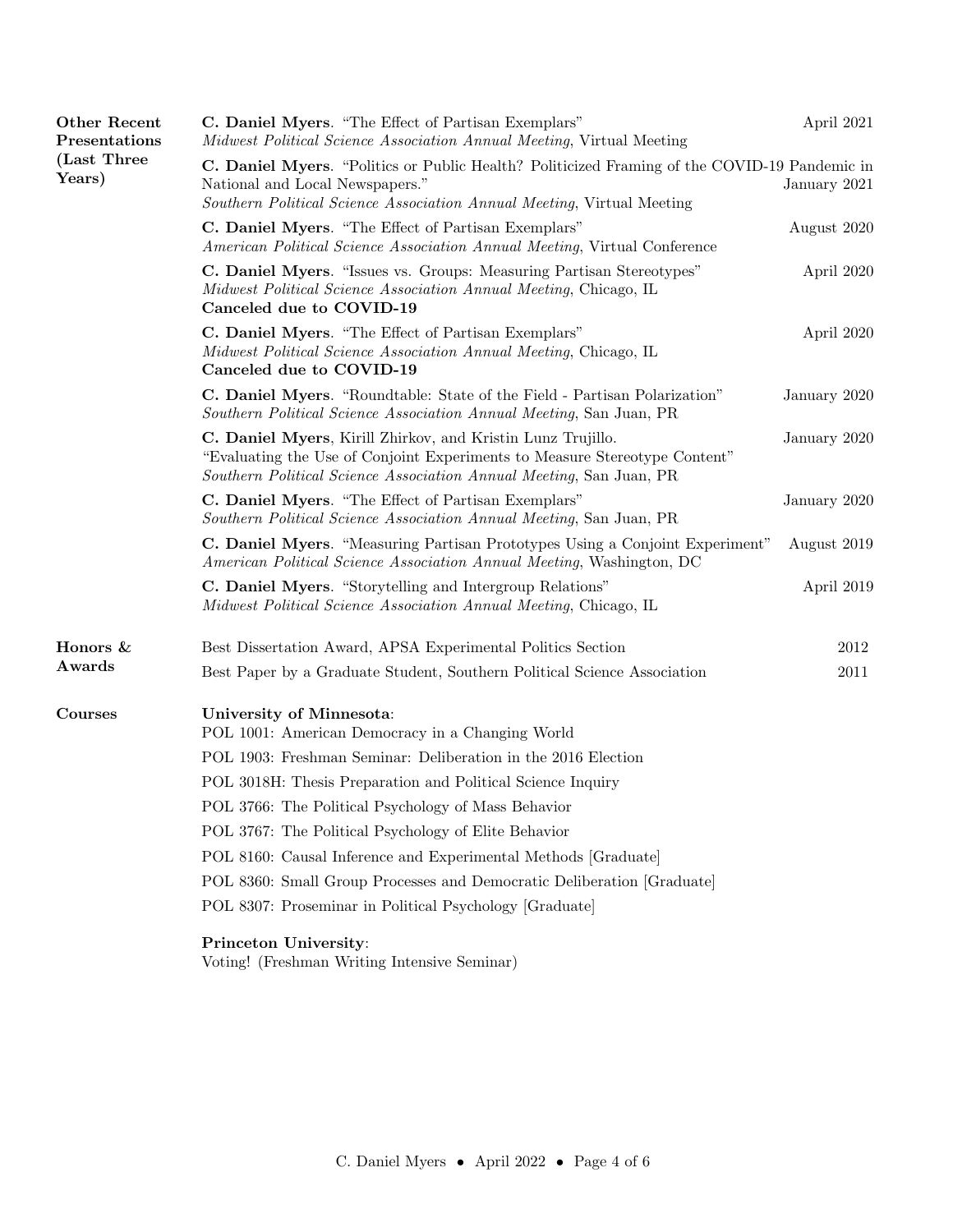| Advising                     | Minyoung Kim, Preliminary Oral Exam Committee                                                                                                                                                                                                                                                                                                                                                                                               |  |                                                  |  |  |
|------------------------------|---------------------------------------------------------------------------------------------------------------------------------------------------------------------------------------------------------------------------------------------------------------------------------------------------------------------------------------------------------------------------------------------------------------------------------------------|--|--------------------------------------------------|--|--|
|                              | Ashley Olsen: Preliminary Oral Exam Committee                                                                                                                                                                                                                                                                                                                                                                                               |  |                                                  |  |  |
|                              | Rachael Houston: Preliminary Oral Exam Committee                                                                                                                                                                                                                                                                                                                                                                                            |  |                                                  |  |  |
|                              | Hannah Kim: Preliminary Oral Exam Committee, Dissertation Committee                                                                                                                                                                                                                                                                                                                                                                         |  |                                                  |  |  |
|                              | Kristin Lunz Trujillo: Preliminary Oral Exam Committee, Dissertation Committee                                                                                                                                                                                                                                                                                                                                                              |  |                                                  |  |  |
|                              | Penny Thomas: Preliminary Oral Exam Committee, Dissertation Committee                                                                                                                                                                                                                                                                                                                                                                       |  |                                                  |  |  |
|                              | Ezekiel Wright: Preliminary Oral Exam Committee, Dissertation Committee                                                                                                                                                                                                                                                                                                                                                                     |  |                                                  |  |  |
|                              | Mark Pharris: Dissertation Prospectus Committee (Department of Sociology)                                                                                                                                                                                                                                                                                                                                                                   |  |                                                  |  |  |
|                              | Chris Clark: Preliminary Exam Committee, Dissertation Committee (College of Education)                                                                                                                                                                                                                                                                                                                                                      |  |                                                  |  |  |
|                              | Hunter Gordon: Graduate Research Partnership Program                                                                                                                                                                                                                                                                                                                                                                                        |  |                                                  |  |  |
| Departmental<br>& Collegiate | Director of Honors, Department of Political Science<br>2022                                                                                                                                                                                                                                                                                                                                                                                 |  | Fall 2016 - Spring 2017, Fall 2021 - Spring      |  |  |
| <b>Service</b>               | Member, Graduate Work Committee                                                                                                                                                                                                                                                                                                                                                                                                             |  | Fall 2017 - Spring 2018, Fall 2021 - Spring 2022 |  |  |
|                              | Member, Undergraduate Work Committee                                                                                                                                                                                                                                                                                                                                                                                                        |  | Fall 2017 - Spring 2018, Fall 2020 - Spring 2021 |  |  |
|                              | Adviser, Political Methodology Colloquium                                                                                                                                                                                                                                                                                                                                                                                                   |  | Fall 2015 - Spring 2016, Fall 2020 - Spring 2021 |  |  |
|                              | Member, Merit Advisory Committee                                                                                                                                                                                                                                                                                                                                                                                                            |  | Fall 2014 - Spring 2015, Fall 2019-Spring 2020   |  |  |
|                              | Member, Ad Hoc Committee on Faculty Meeting Times                                                                                                                                                                                                                                                                                                                                                                                           |  | Fall 2019                                        |  |  |
|                              | Field Head, American Politics                                                                                                                                                                                                                                                                                                                                                                                                               |  | Fall 2018 - Spring 2019                          |  |  |
|                              | Adviser, American Politics Colloquium                                                                                                                                                                                                                                                                                                                                                                                                       |  | Fall 2018 - Spring 2019                          |  |  |
|                              | Member, College of Liberal Arts Course Review Committee                                                                                                                                                                                                                                                                                                                                                                                     |  | Fall 2016 - Spring 2018                          |  |  |
|                              | Director of Graduate Studies, Center for the Study of Political Psychology Fall 2014 - Spring 2018                                                                                                                                                                                                                                                                                                                                          |  |                                                  |  |  |
|                              | Adviser, American Politics Colloquium                                                                                                                                                                                                                                                                                                                                                                                                       |  | Fall 2016 - Spring 2017                          |  |  |
|                              | Member, College of Liberal Arts Faculty Assembly                                                                                                                                                                                                                                                                                                                                                                                            |  | Fall 2015 - Spring 2017                          |  |  |
|                              | Member, Search Committee in Political Methodology                                                                                                                                                                                                                                                                                                                                                                                           |  | Fall $2015\,$                                    |  |  |
|                              | Department Secretary                                                                                                                                                                                                                                                                                                                                                                                                                        |  | Fall 2013                                        |  |  |
| Community                    | Outside Evaluator, Jefferson Center Rural Energy Dialogues Project                                                                                                                                                                                                                                                                                                                                                                          |  | 2017-2020                                        |  |  |
| <b>Service</b>               | Organizer, Twin Cities Election Forum                                                                                                                                                                                                                                                                                                                                                                                                       |  | Summer 2015                                      |  |  |
|                              | Co-Organizer, World Wide Views on Climate and Energy Minnesota Site<br>Summer 2015                                                                                                                                                                                                                                                                                                                                                          |  |                                                  |  |  |
|                              | 2014-2017<br>Outside Evaluator, Jefferson Center Rural Climate Dialogues Project                                                                                                                                                                                                                                                                                                                                                            |  |                                                  |  |  |
| Professional                 | Member, APSA Political Communication Section Best Dissertation Award Committee                                                                                                                                                                                                                                                                                                                                                              |  | 2022                                             |  |  |
| Service                      | Member, APSA Political Psychology Section Best Book Award Committee<br>2016                                                                                                                                                                                                                                                                                                                                                                 |  |                                                  |  |  |
|                              | 2012-2013<br>American Politics Section Editor, APSA Experimental Politics Section Newsletter                                                                                                                                                                                                                                                                                                                                                |  |                                                  |  |  |
|                              | Member, APSA Experimental Research Section Best Paper Award Committee                                                                                                                                                                                                                                                                                                                                                                       |  | 2012                                             |  |  |
|                              | Discussant: APSA 2011, 2012, 2013, 2014, 2016, 2019, 2020, 2021; MPSA 2010, 2011, 2012, 2013,<br>2014, 2016, 2019, 2020; 2021; SPSA 2021; ISPP 2012, 2013, 2014                                                                                                                                                                                                                                                                             |  |                                                  |  |  |
|                              | Reviewer: American Political Science Review (2022, 2021, 2019, 2018, 2017, 2016), Political Behav-<br>ior $(2020, 2019, 2014, 2013)$ , Journal of Deliberative Democracy $(2020)$ , Journal of Politics $(2021, 2019, 2014, 2013)$<br>2019, 2015), Political Psychology (2019, 2018, 2017, 2016, 2013), Journal of Deliberative Democ-<br>racy/Journal of Public Deliberation (2020, 2019, 2018, 2017), Political Studies (2019), Quarterly |  |                                                  |  |  |